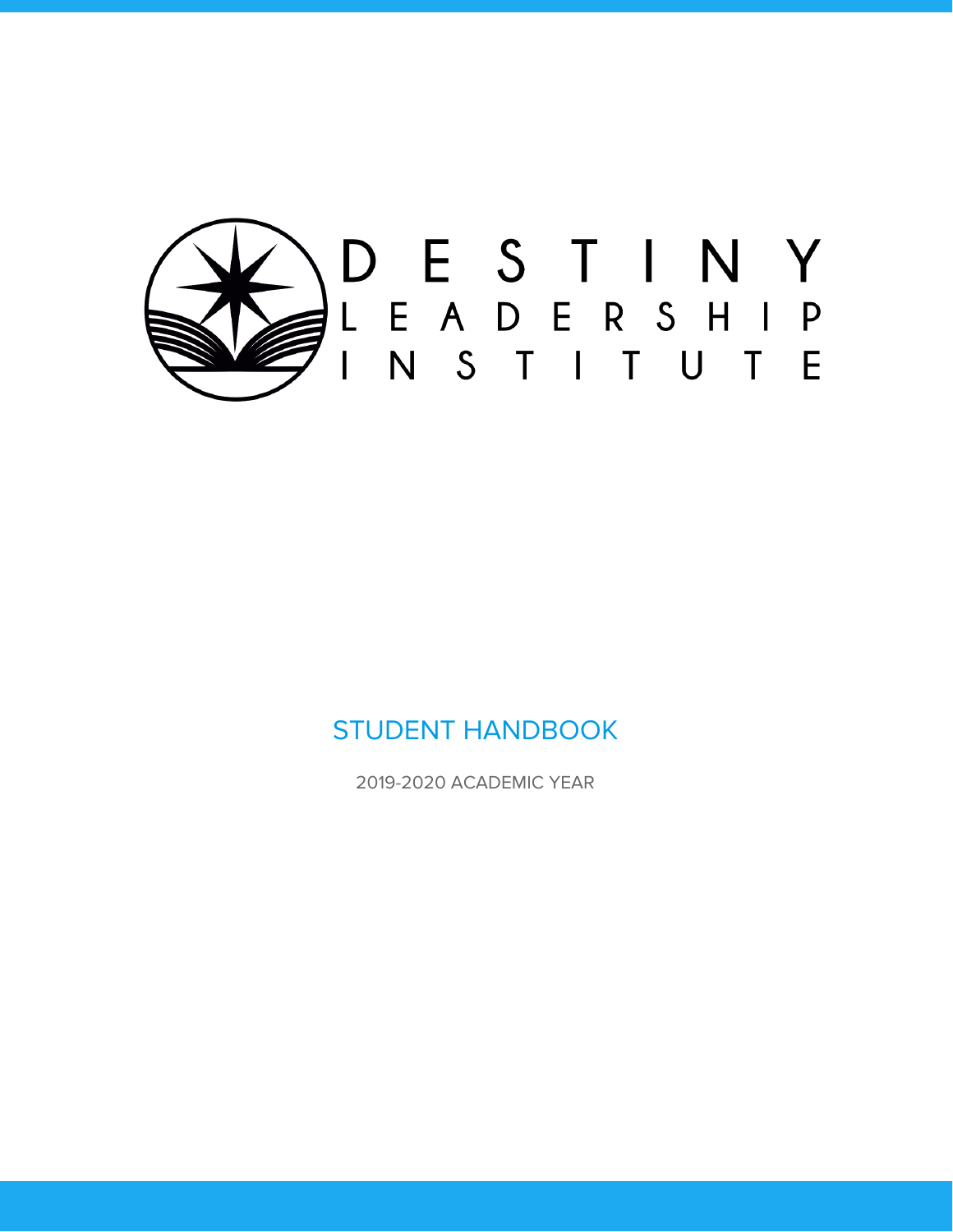Destiny Leadership Institute is an equal opportunity institution. It does not discriminate based on race, sex, color, national or ethnic origin.

## Section 1: Overview

Destiny Leadership Institute currently offers a two-year program, that upon completion, leads to the Diploma in Christian Leadership. Each core is designed to be user friendly and practical, as well as academically sound. Utilizing the latest Internet technology coupled with time proven educational delivery systems, DLI cultivates the student's understanding of Scripture, their ministry gifting and personal life vision. By doing so, we assist them in laying firm foundations within their lives upon which they can build their Ministry and Leadership skills

# Section 2: Course Descriptions

### Year One Fall Courses:

**Introduction to Bible:** Designed to give a clear, usable understanding of the Bible and to teach basic bible study methods.

**Old Testament Survey:** Provides a basic framework for understanding and interpreting the Old Testament by offering vital historical, geographical, and cultural insights.

**Core 1 Internship**: DLI's internship requirement ensures that our students gain practical training in conjunction with their biblical studies.

### Year One Spring Courses:

**Servant Leadership:** Offers a look at Jesus' life and ministry in its historical and theological context, while focusing on Him as the ultimate servant leader.

**Christian Foundations I:** Introduces the field of theology and provides a workable knowledge of the following important Christian doctrines: the Bible, God, man, and sin.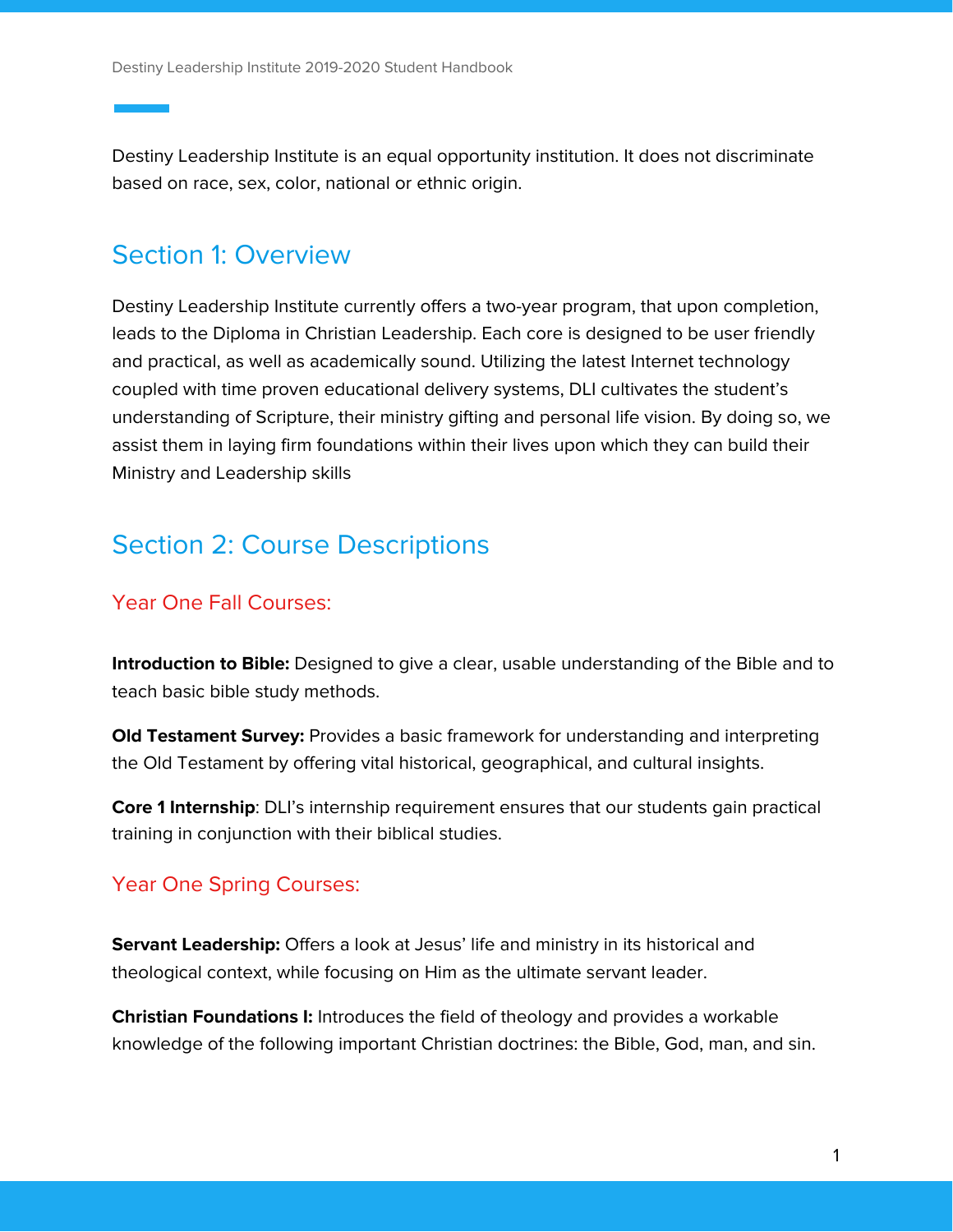**New Testament Survey:** Provides a basic framework for understanding and interpreting the New Testament by offering vital historical, geographical, and cultural insights

**Core 1 Internship**: DLI's internship requirement ensures that our students gain practical training in conjunction with their biblical studies.

### Year Two Fall Courses:

**Ministry Ethics:** Focuses on the ethical and moral conduct of ministers, with a special emphasis on how to handle money, relationships, and church responsibility in a proper manner.

**Effective Christian Living:** Challenges students to experience the fullness of a life lived in fellowship with a loving and personal God and gives insight on knowing and doing the will of God in life and in ministry.

**Core 2 Internship:** DLI's internship requirement ensures that our students gain practical training in conjunction with their biblical studies.

## Year Two Spring Courses:

**Intro to Christian Ministry:** Helps students identify and implement values, vision, mission, and strategy in their ministry contexts.

**Ministry Skills:** Introduces two vital ministry skills: communication and care. Help students develop and deliver clear, powerful sermons and lessons and overviews principles of pastoral care and counseling.

**Christian Foundations II:** Introduces the field of theology and provides a workable knowledge of the following important Christian doctrines: Christ, Salvation, The Holy Spirit, The Church, and Last Things.

**Core 2 Internship:** DLI's internship requirement ensures that our students gain practical training in conjunction with their biblical studies.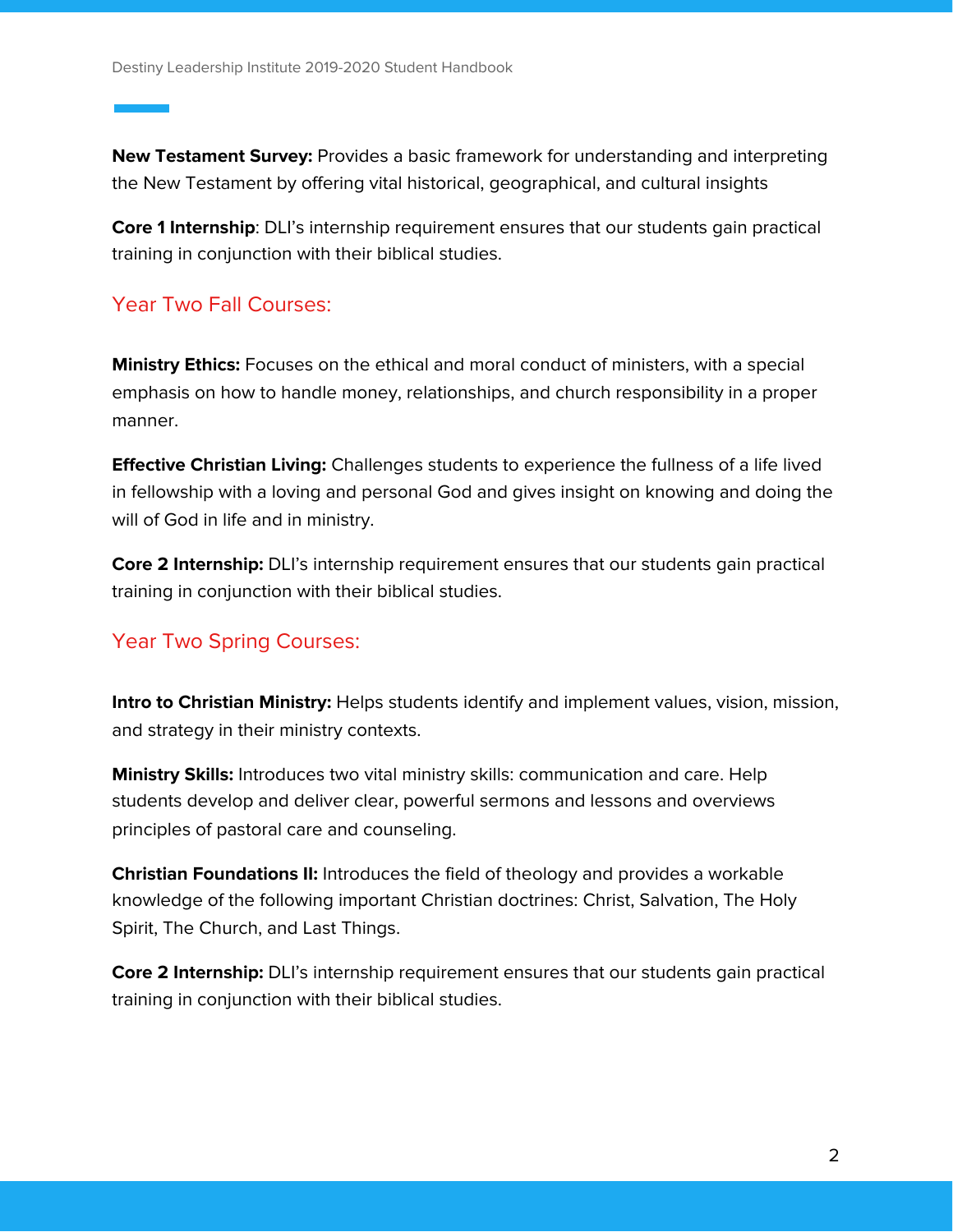Students are enrolled in courses based on the respective semester in which they enroll. For example, if you enroll in the Fall, you will take Intro to Bible, Old Testament Survey, and the Internship. If you enroll in the Spring, then you will take Servant Leadership, Christian Foundations 1, and DLI Internship.

If you fail to successfully complete a course (C or higher), then you will take that course in the summer for a fee of \$200. If you fail to complete a course in the first semester of a year, you will be automatically enrolled in next semester with the expectation that you will make-up work in the summer unless you formally withdraw from the program.

# Section 3: Instructors, Administrative Staff, Teaching Assistants, and Alumni Advisors

**DLI Founder**- Dr. Phil Brassfield

**DLI Director**- Pastor Landon Galloway

**DLI Finance Administrator-** Amy Dew

**DLI Administrative Assistant**- Stephanie Powers

**DLI Alumni Advisor and Teaching Assistant Administrators**- Grant and Kellie Bowman

- **Alumni Advisors** are DLI graduates that are assigned to guide you through the program. They will check in on you, help answer your questions, make sure that you understand everything about DLI, and interact with you in your Internship course. Your advisor will stay with you throughout your two-years in DLI.
- **Teaching Assistants** are DLI graduates that will help grade your work and interact with you in the course discussion forums. They are assigned to a particular class.

**DLI Instructors**- Dr. Phil Brassfield, Pastor Landon Galloway, Pastor Jonathon Buckland, Pastor Rob Griffin, Pastor Paul Cook, and Professor Scot Loyd.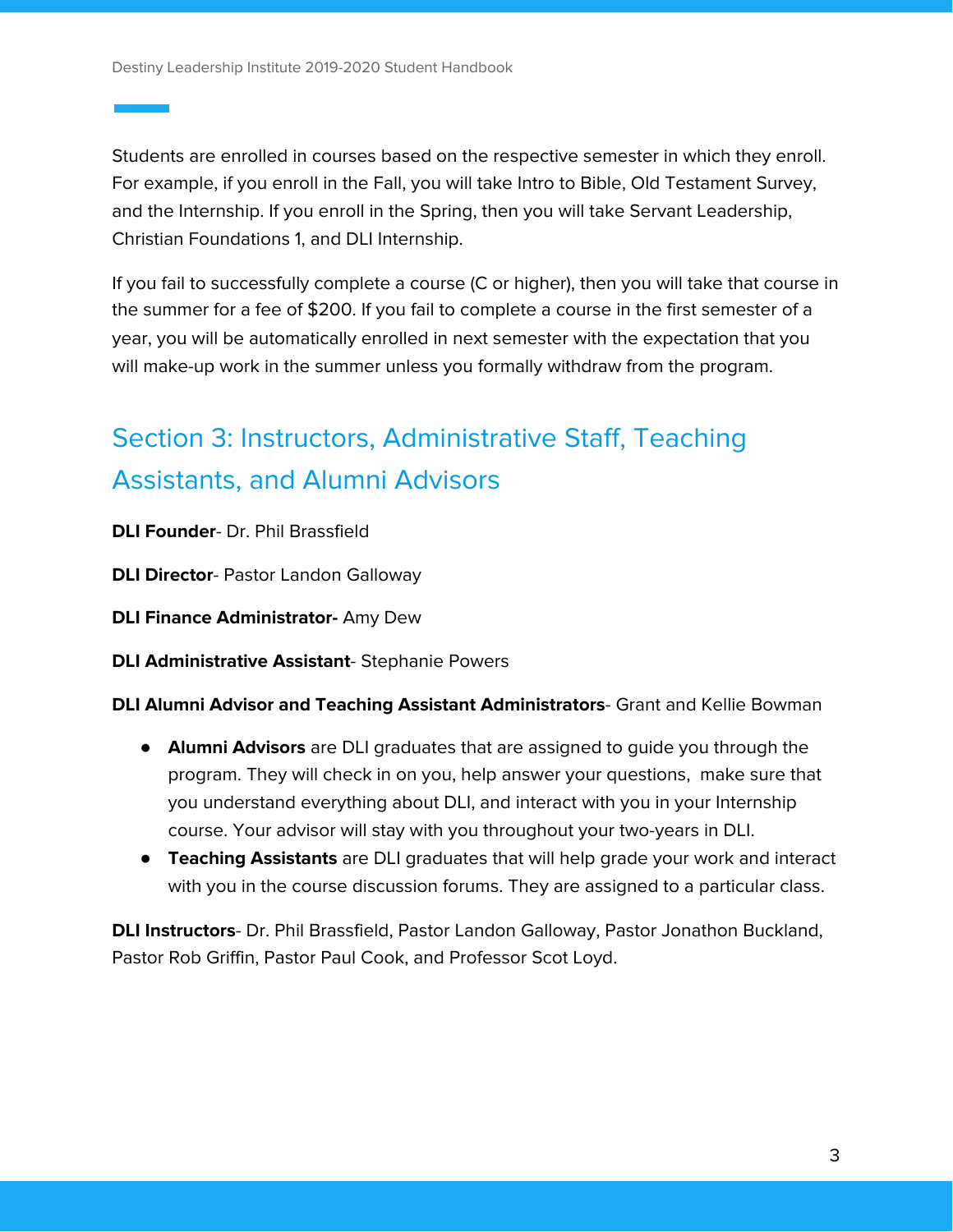# Section 4: Communications

As an online institution, we realize the importance of communication. We want you to know that, even though we may not see each other face-to-face, our team is always available to help you.

## A. Who should you contact?

- 1. For issues regarding a particular course, contact the instructor of that course.
- 2. For admissions/financial issues, please contact Amy Dew ([amy@destinyleaders.com](mailto:amy@destinyleaders.com)).
- 3. For technical support issues, please contact Stephanie Powers ([steph@destinyleaders.com\)](mailto:steph@destinyleaders.com).

### B. How should you contact them?

- 1. You may call the office at **501-887-9933** during regular operating hours, Tuesday-Friday 9-4.
- 2. The most efficient way to reach our staff is through e-mail. We will do our best to return every e-mail within 24 hours.
- 3. Please remember that DLI has over 100 students currently enrolled, so we need a little time to process requests.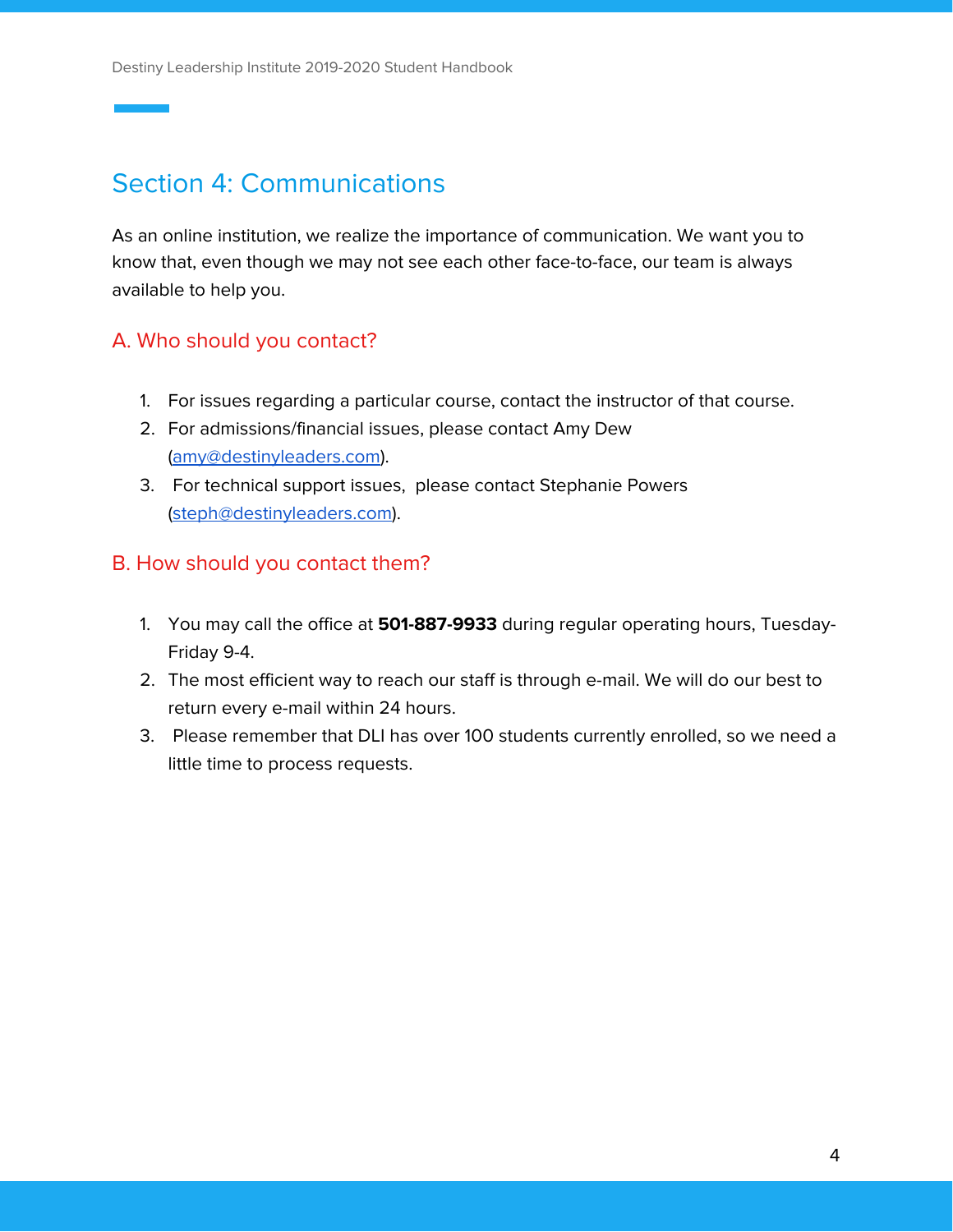# Section 4: Assignments and Grading

A. Students are expected to put forth honest effort and to always try their best. Therefore, plagiarism, cheating, forum posts with no substantial responses, etc. will not be tolerated.

#### B. Our teaching faculty will follow the following late grade policy:

- 1. Each unit's work must be completed by the end of the two- week unit. Late work will be penalized 10 points per week late. If an assignment is not turned in by Sunday, you have until Sunday of the next week to complete the assignment, with a 10-point penalty.
- 2. Emergency situations that require extensions should be documented and will be evaluated on a case by case basis.
- 3. DLI is not responsible for technological issues. E-mails get lost, websites temporarily go down, and instructors are not always available on demand. Therefore, do not wait until the last moment to complete your work.

C. You can expect to receive grades within two weeks of the end of each unit. If you submit something at the end of Unit 1, you should have everything graded by the end of Unit 2.

D. On quizzes and exams, the system automatically grades objective questions (such as multiple choice and True/False). Written responses have to be graded by an instructor or teaching assistant. Therefore, your score may appear low until it has been officially graded.

E. When taking an exam or quiz, there is a "save without submitting" button at the bottom of the page. This allows you to save your work as you go, so if you are somehow booted from the page or logged off, you will not lose all of your work. It is recommended that you make use of this button early and often. Different web browsers log off students when they perceive inactivity.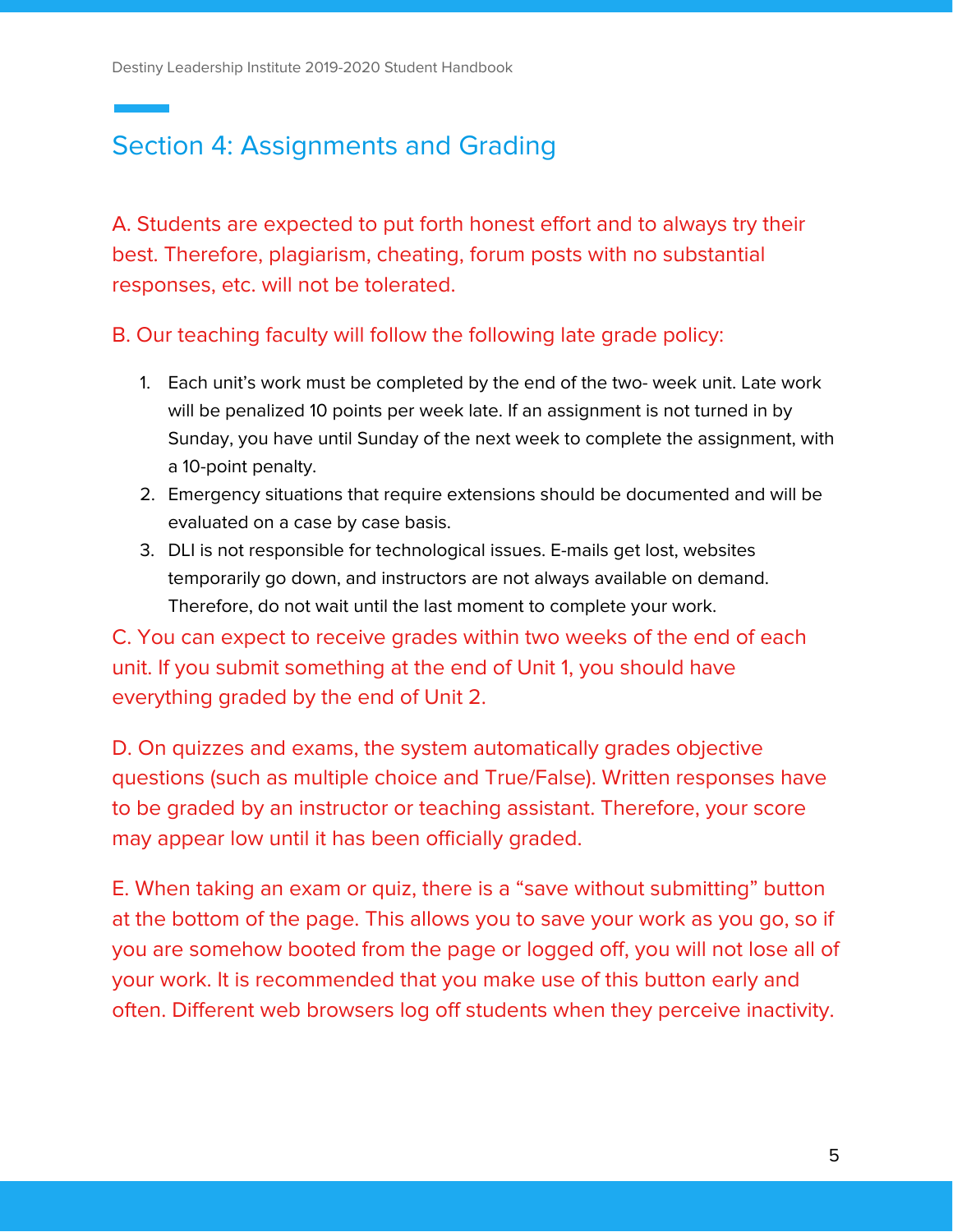# Section 5: Financial Policies

#### A. Tuition is fully refundable within the first 30 days of the semester.

- 1. In order to withdraw, you must fill out a "Request to Withdraw" form. No refunds are available after 30 days.
- 2. If you enroll in the payment plan for tuition and fail to make a payment, you must contact the office at 501-887-9933 within 7 days to make the payment. A \$25 administrative fee will be charged. After 7 days, access to the online classroom will be suspended. You will still be responsible for any assignments missed during your suspension.
- 3. A grade of "C" or higher is required in each course to obtain a certificate from DLI, and to transfer for credit to Southeastern University. If you make below a "C," you may retake the the course/courses the summer for a fee of \$200.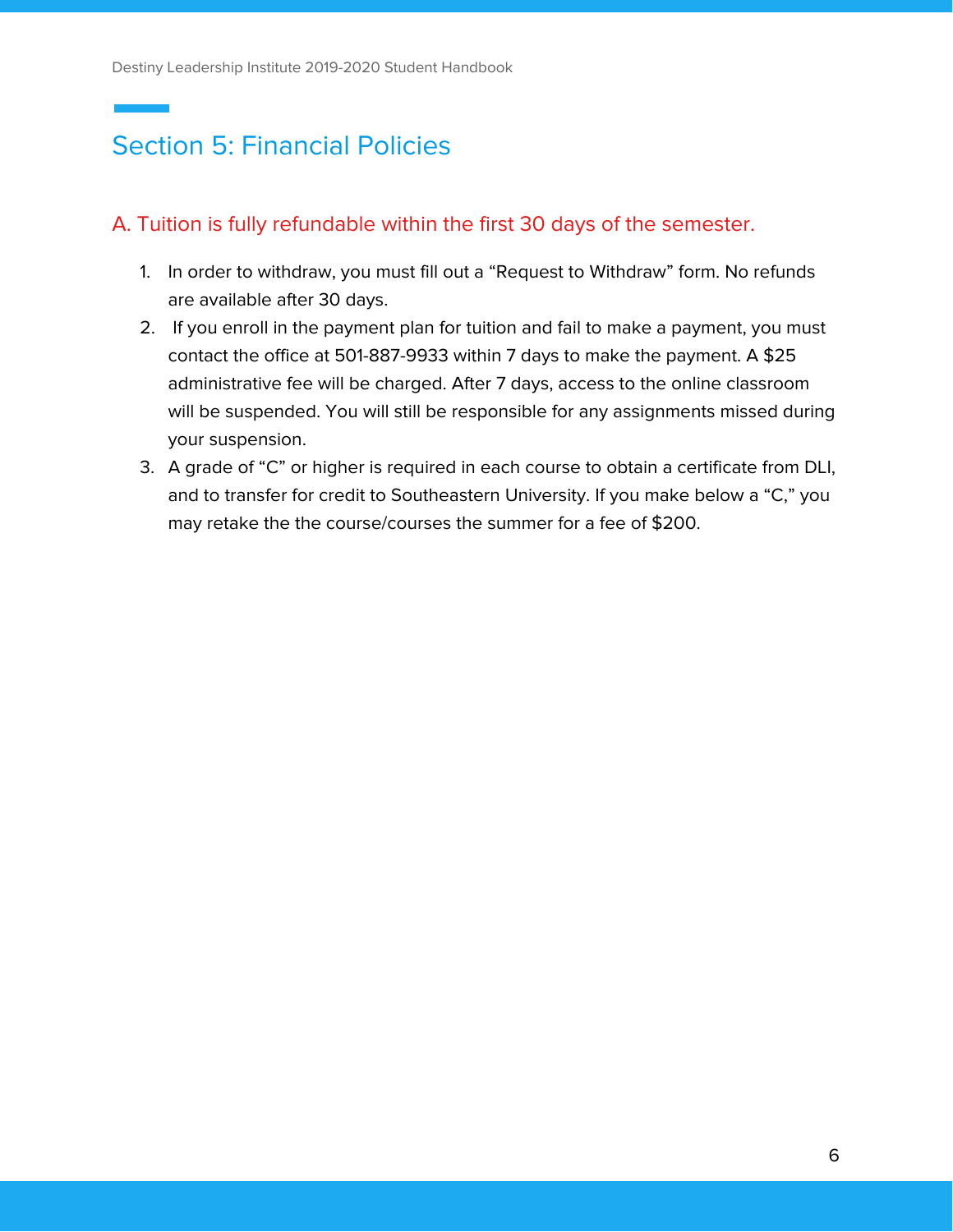# Section 6: Attendance

A. Regular and punctual attendance is required. DLI's attendance policy requires that students be present every week in the online classroom. Attendance is established by punctual submission of one weekly graded assignment.

B. For each DLI course, one of the following graded assignments must be

submitted to satisfy weekly attendance requirements:

- a substantial discussion post
- a completed quiz or exam
- a written assignment.

C. Please note the following guidelines regarding absenteeism:

- 1. Absences are neither excused nor unexcused. Attendance is recorded weekly.
- 2. If a student is absent for two consecutive weeks, the student will receive an administrative withdrawal from the course without the possibility of a refund.
- 3. Technical difficulty is not an acceptable reason for absenteeism.
- 4. An email or a "checking-in" response in the discussion forum does not satisfy the weekly attendance requirement.
- 5. Students will be notified via email regarding their absentee status.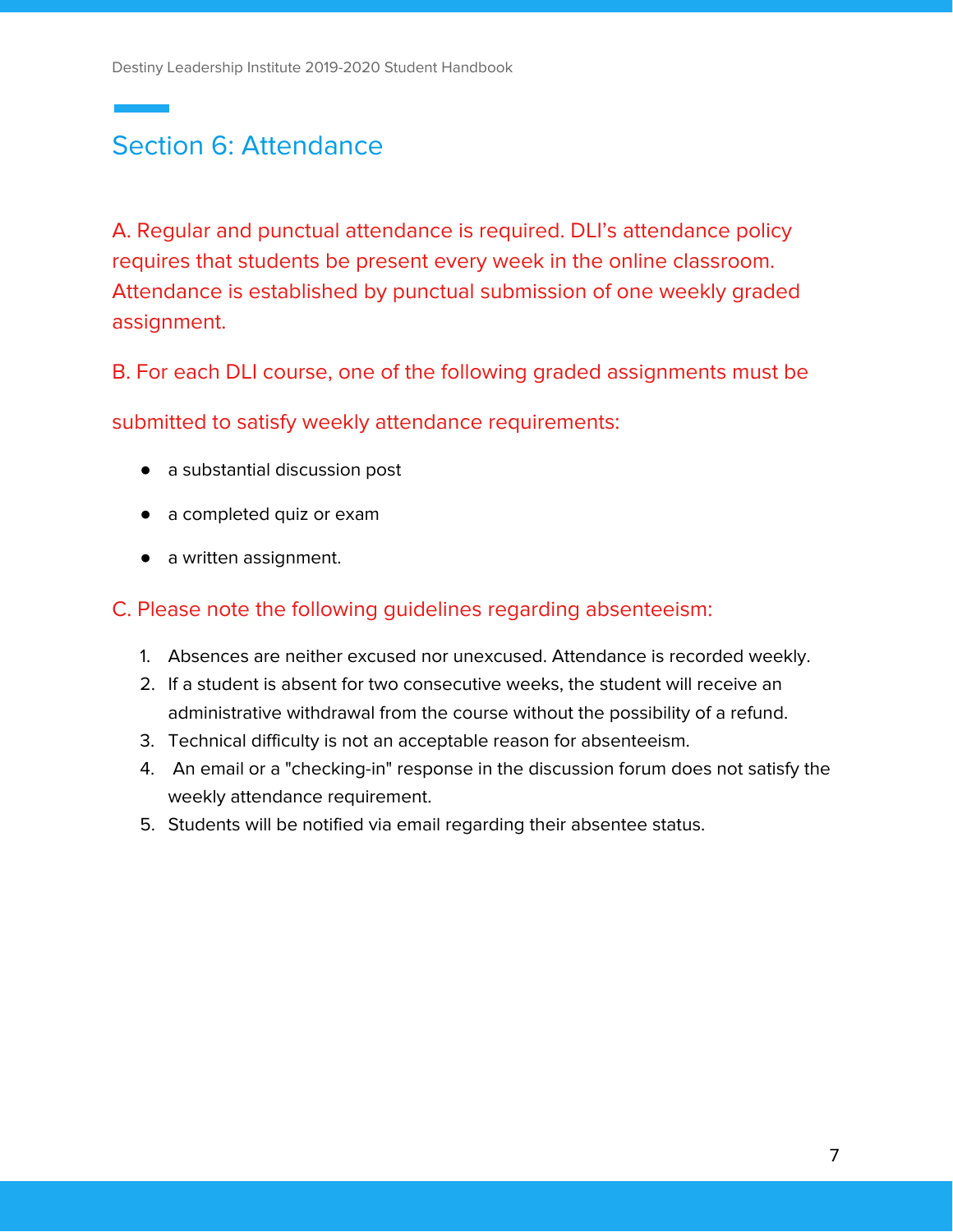# Section 7: Internship

A. Students are expected to serve while they study. This requires active attendance and engagement in a local church.

B. Students should serve 4-6 hours per week while enrolled with DLI.

C. Your internship will be evaluated by your participation in webinars, discussion forums, self-evaluation forms, and evaluation forms from your leader/mentor.

## Section 8: Completion of DLI

## A. Graduation

- 1. Upon successful completion of Core 1 and Core 2, students will be eligible to graduate. Graduation occurs during the Destiny Gathering Conference.
- 2. In order to be eligible for graduation, students should have a grade of at least "C" for all courses and no outstanding balance owed to DLI.

### B. Licensure/Ordination

- 1. After completing year one, students are eligible to apply for license with pastoral/oversight recommendation. After completing year two and holding a license with destiny for one year, students are eligible for ordination, with pastoral/oversight approval.
- 2. Both licensure and ordination are optional for DLI students and an application must be submitted for consideration. Successful completion of DLI does not guarantee licensure/ordination; it simply makes one eligible to apply.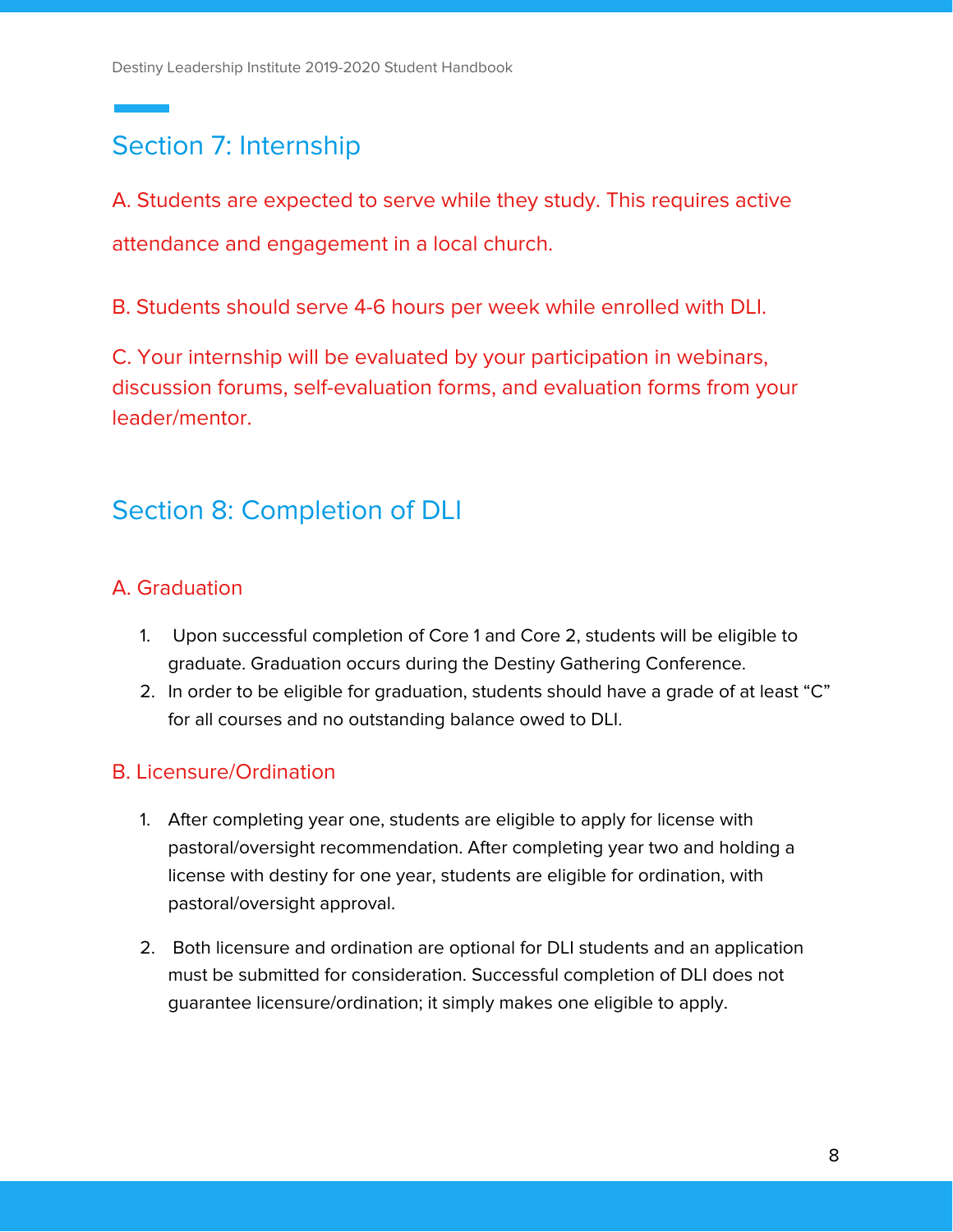# Section 9: Withdrawing from DLI

## A. Withdrawal Form

• In order to withdraw, students must fill out the "[withdrawal](https://destinyministries.ccbchurch.com/goto/forms/31/responses/new) form."

## B. Refunding Tuition

● Within 30 days, any money paid directly to DLI is refundable.

## C. Returning to DLI

● If students withdraw with a grade of at least "C" and in good financial standing with DLI, they may enroll in the same term next semester. The option to re-take the semester at no charge is only available to students once.

## D. Failing Classes

● If students withdraw with a grade below "C" or fail to submit a withdrawal form, a fee of \$200 will be charged to retake the term.